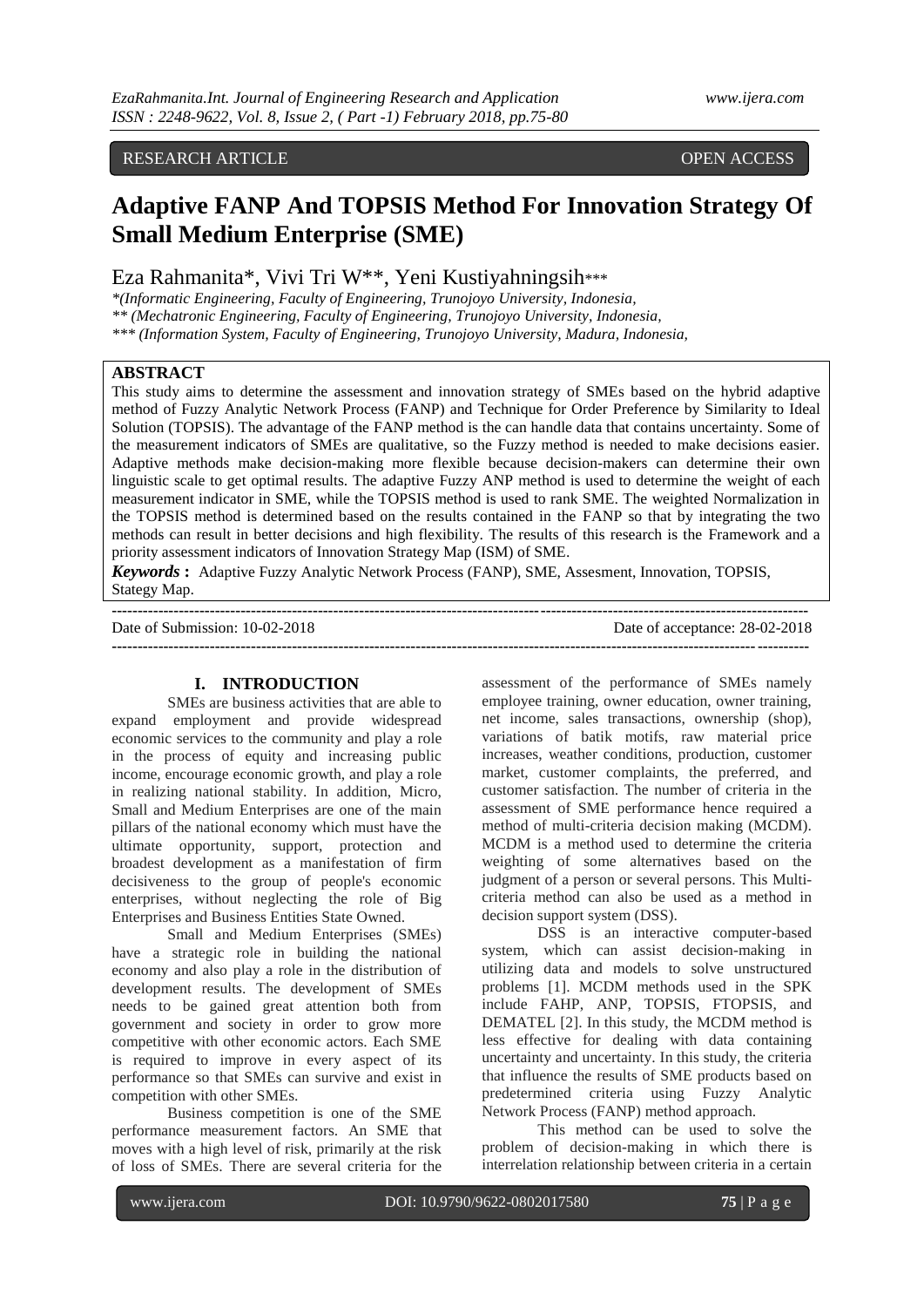level. This is particularly suited for this decision support system

because of the many criteria that need to be considered in performance appraisal, where the criteria for carrying out judgments are inter-related to one another [3]. This approach is used to make the best decision based on on the existing

criteria, both qualitative and quantitative. The use of Fuzzy in this study to accommodate the vague nature of decision-making to give consideration that can overcome the uncertainty in qualitative criteria [3]. The advantages of the TOPSIS method are representing the logic of human choice, the unique visualization for several alternatives, the existence of the best and worst alternative choices simultaneously, a simple calculation process [4,5].

The motivation for FANP integration with TOPSIS is TOPSIS using the concept of a positive ideal solution and the ideal negative solution in the determination of alternatives; use of TOPSIS after FANP avoids indicators that can accurately; previous studies that used the integration of this method were Performance measurement SME, marketing strategy evaluation, hospital location planning; and evaluation machine tool [4,6,7,8,9]. The purpose of this study is to propose an SME rating framework that has several different characteristics. The benefits of the proposed Framework are to assist SMEs in Bangkalan in determining SME's long-term and short-term strategies, facilitating SME Co-operatives in working with SMEs, increasing SME revenue and accelerating decision-making appropriately and correctly. By combining FANP, and TOPSIS methods, make better decisions in determining innovation strategies and SME performance measures. The difference with other research is the concept of adaptive in this research so that makes the decision have high flexibility in determining the optimal decision.

#### II. **LITERATURE REVIEW 2.1. Fuzzy Theory**

The Fuzzy membership function is a degree of proximity an object to a particular attribute. A fuzzy number is represented by a set representing an uncertain quantity and estimating degree membership of each value in a subset. Definition of set Fuzzy A if X is a collection of objects denoted by x, then a set of Fuzzy A in X is a set of consecutive pairs [10,11],

$$
A = \left\{ (x, \mu_A(x)) \mid x \in X \right\}
$$
 (1)

where  $\mu_A(x)$  is a degree of membership x that maps X to the interval [0,1]. Membership Function (MF) or the degree of membership is a curve showing the mapping point of data input into the value of membership.



**Figure 2.1.** Triangular Fuzzy Number Fuzzy Membership Function [10]

$$
\mu(x) = \begin{cases} 0; & \text{Otherwise} \\ (x-l)/(m-l); & l \le x \le m \\ (u-x)/(u-m); & m \le x \le u \end{cases}
$$

#### **2.2. FUZZY ANP**

The ANP is a generalization of the AHP [12]. AHP has represented a framework with a unidirectional hierarchical relationship, ANP allows for complex inter-relationships among decision levels and attributes. The ANP give a feedback approach with networks in which the relationships between levels are not easily represented as higher or lower, dominant or subordinate, direct or indirect [13]. Based Chang each object of criteria and sub-criteria to be considered and extend the analysis to obtain a goal executed. This means it is possible to obtain the analysis which can extend the value indicated by the

notation as follows [14].  
\n
$$
M_{gi}^1, M_{gi}^2, M_{gi}^3, M_{gi}^4, M_{gi}^5, ... M_{gi}^m
$$
 (2)  
\nSet as a goal (1,2,3,...,m), and  $M_{gi}^j$  (j =

- 1,2,3,...,m) are Triangular Fuzzy Number, after identifying initial assumptions, extend the analysis of Chang can be described with the following stages:
- 1. Decision Modeling with fuzzy ANP by specifying criteria and sub-criteria.
- 2. Development B pairwise comparison matrix between all the elements / criteria, sub-criteria of the fund each dimension criteria in a hierarchical system based on an assessment of linguistic variables.

$$
B = \begin{bmatrix} C_1 & C_2 & C_3 & \dots & C_n \\ C_1 & 1 & b_{12} & b_{13} & \dots & b_{1n} \\ C_2 & b_{21} & 1 & b_{23} & \dots & b_{2n} \\ C_3 & b_{31} & b_{32} & 1 & \dots & b_{3n} \\ \vdots & \vdots & \vdots & \vdots & \vdots & \vdots \\ C_n & b_{n1} & b_{n2} & b_{n3} & \dots & 1 \end{bmatrix}
$$

**Figure 2.2.** Pairwise Comparison Matrix Where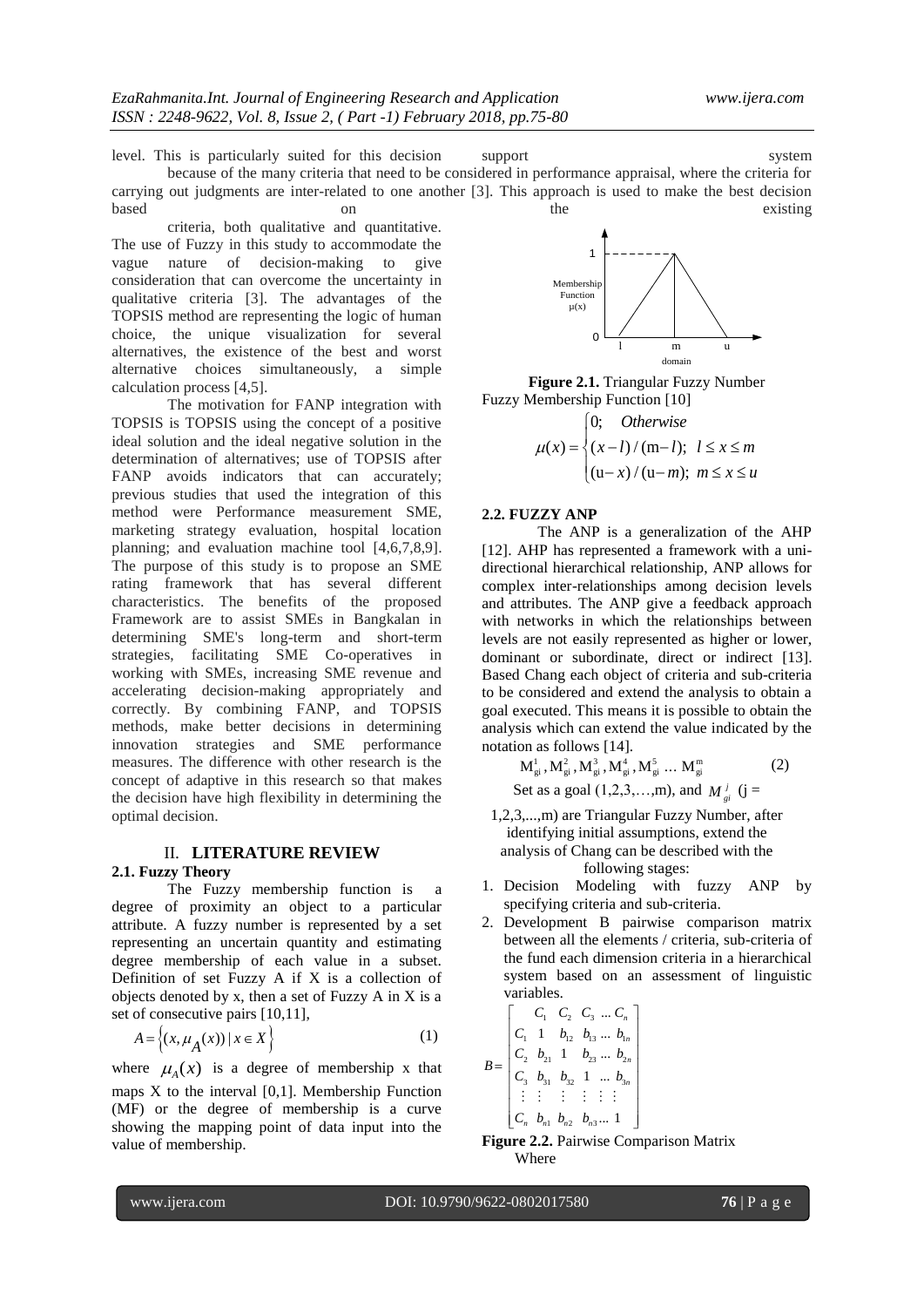$n$  = number of criteria to be evaluated

Ci = i. Criteria

- bij = interests of i. criteria based j
- 3. Normalization Matrix, determine the consistency value of the index, if Consistency Ratio  $(CR) \leq$ 0.1 then proceed to step number 4, otherwise it will be re-quisioner.
- 4. Change the linguistic variables in the form of fuzzy numbers. Questionnaire data in the form of linguistic variables fuzzy numbers are converted to forms. TFN Chang fuzzy numbers to be seen (the scale of the fundamental interests of Relative ANP) with a different level of importance.
- 5. Enter the search criteria and the weighting formula contained in steps as follows :
- a. Determining the value of synthetic extend (the) associated with the object to i then represented as follows

ows  
\n
$$
si = \sum_{j=1}^{m} M_{gi}^{j}
$$
  $\otimes$   $\left[ \sum_{j=1}^{n} \sum_{j=1}^{m} M_{gi}^{j} \right]^{-1}$  (3)

To get this  $M_{gi}^j \sum_{j=1}^m$  done adding fuzzy operation of m with particular matrix pperation of m with particular matrix  $\sum_{j=1}^{m} M_{gi}^{j} = \left[ \sum_{j=1}^{m} L_j \sum_{j=1}^{m} m_j \sum_{j=1}^{m} u_j \right]$  (4) (4) To get  $\left[\sum_{j=1}^n \sum_{j=1}^m M_{gi}^j\right]^{-1}$ 

surgery fuzzy value from  $(j = 1, 2, 3,...m)$ 

$$
\sum_{i=1}^{n} \sum_{j=1}^{m} M_{gi}^{j} = \left(\sum_{j=1}^{n} l_j, \sum_{i=1}^{n} m_j, \sum_{i=1}^{n} u_j\right)
$$
 (5)

At the end of the first step of the determinant of the inverse vector

inverse vector  

$$
\left[\sum_{i=1}^{n} \sum_{j=1}^{m} M_{gi}^{i}\right]^{-1} = \left(\frac{1}{\sum_{i=1}^{n} u_{i}}, \frac{1}{\sum_{i=1}^{n} m_{i}}, \frac{1}{\sum_{i=1}^{n} l_{i}}\right)
$$

b. Determining the degree of likelihood (degree of possibility) and fuzzy set m $2 = (12, m2, u2) \geq M1$  $=$  (L1, M1, U1) is defined as V (m2  $\geq$  M1) = supy $\geq$ x [min (μm1 (x), μm2 (y))]

x and y are the value on the axis of each membership function. Applied to the theory and applications of fuzzy TFN with 3-type of low, medium and upper (l, m, u) and membership functions have been formed with the following equation :

$$
V (m_2 \ge m_1) = hgt (m_1 \cap m_2) = \lambda m_2(d)
$$
  
\n
$$
V (m_2 \ge m_1) = \begin{cases} 1, & \text{if } m_2 \ge m_1 \\ 0, & \text{if } l_1 \ge u_2 \\ \frac{l_1 - u_2}{(m_2 - u_2) - (m_1 - l_1)} & \text{otherwise} \end{cases}
$$
(7)

c. Determining the degree of likelihood for Confex fuzzy number is greater than k at Confex fuzzy number for  $Mi = (i = 1, 2, \dots, k)$  can be defined as:

$$
V = (M \ge M1, M2,..., Mk)
$$

 $=$  V  $[(M \ge M1)]$  and  $[M \ge M2]$  and  $(M \ge Mk)]$  $V = min (M \geq Mi)$ It is assumed that  $d' = min V(Si \ge Sk)$ For  $k = 1, 2, ..., n$  k  $\neq i$  then the weight vector used

 $W = (d (Ai), d (A2), d (A3), ..., d (An)) T$ Where Ai  $(i = 1, 2, 3, \ldots, m)$  is an element n

6. Through normalization, weighting vector normalization

$$
W = (d (A1), d (A2), \dots \dots \dots, d (An))
$$
   
Where we are nonfuzzy numbers.

- 7. Determination of global sub-criteria weights matrix by multiplying matrix interdependence with WT2 (weighted sub-criteria)
- 8. Measurement of sub-criteria using linguistic variables by multiplying the weight of global (global weight) with a value scale (scale value) each sub-criteria.
- 9. Consistency test is done by looking at the value of 1, m and u. Value  $l \leq m \leq u$  shows fuzzy consistent ratings. Fuzzy comparison matrix that consists of two dimensions, consistency index are always consistent.

#### **III. RESEARCH METHODS**

#### **3.1. Modeling Stage.**

This stage is the stage of identification of MCGDM problem by determining the number of variables that will be used in the research. This variable consists of criteria, alternatives, appraisers, and respondents. The criteria used in this research are employee training, owner education, owner training, net income, sales transaction, ownership (shop), a variation of batik motiveLe, raw material price increase, weather condition, production, customer market, customer complaint, preferred, and customer satisfaction. This stage can be seen in Figure 1. Criteria And Sub Criteria Of SME

# **3.2. Weighting Stage**

Weighting is an assessment of all criteria by the owner and the SME service based on pairwise comparisons to create a decision matrix. The method used is FANP, this step consists of several steps that are to determine the scale of criteria assessment, determine the membership function, determine the average matrix, and calculate the synthetic extend.

#### **3.3. Ranking Stage**

This stage is an alternative ranking based on the weighting contained in stage 3.2. The stage is done using TOPSIS method. The result of TOPSIS method is alternative ranking and SME innovation strategy.

L

U

(6)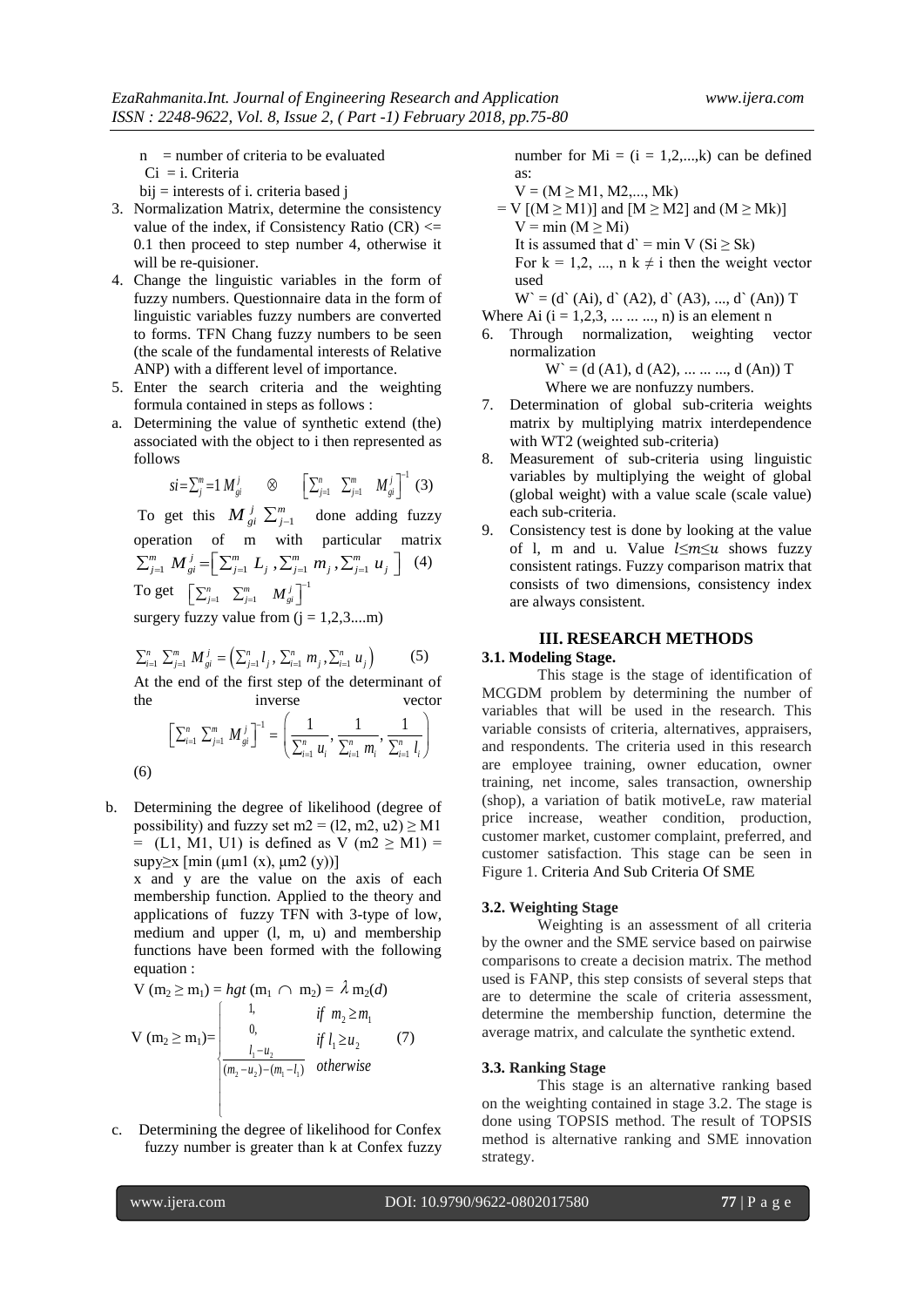#### **3.4. Simulation and Analysis.**

This stage is done to test the Hybrid FANP and TOPSIS models using SME data. The results of this stage to find out the results weight each indicator and alternative optimal solutions of SME innovation strategy.

All stages in this research method can be seen in Figure 1. Framework Assessment and Innovation Strategy of Small Medium Enterprise (SME)

# IV. **RESULTS AND DISCUSSION 4.1. System Description**

This system is designed to assist the cooperative department and the owners of SMEs in making decisions to minimize the occurrence of a risk to SMEs. This system will assess the priority of feasibility based on the weight and mapping of SMEs using hybrid methods of FANP and TOPSIS. The system consists of 2 users, the admin and the owner of SME, all the activities of the system can be seen in the diagram contained in Figure 2. Use Case measurement and mapping SMEs. There are 3 questionnaires in this study that is a questionnaire of interest and questionnaires of the relationship between criteria filled by the owners of SMEs and the Office of Cooperative SMEs. The design of this SMEs rating decision support system software was created with the aim of facilitating the owners of SMEs to identify the occurrence of losses on SMEs. *Table 1. Triangular Fuzzy Number (TFN) Scale And* 

|  |  | Linguistic Variables Scale Conversion |
|--|--|---------------------------------------|
|--|--|---------------------------------------|

| Linguistic<br><b>Scale</b> | Values<br>interest | TFN<br><b>Scale</b> | TFN inverse<br>scale |
|----------------------------|--------------------|---------------------|----------------------|
| Equally<br>important       | 1                  | (1,1,1)             | (1,1,1)              |
| A little more<br>important | 3                  | (1,3,5)             | (1/5, 1/3, 1/1)      |
| More<br>important          | 5                  | (3,5,7)             | (1/7, 1/5, 1/3)      |
| Very<br>important          |                    | (5,7,9)             | (1/9,1/7,1/5)        |
| The<br>most<br>important   | 9                  | (7.9.11)            | (1/11, 1/9, 1/7)     |

## **4.4. Simulation and Analysis**

The steps of phase simulation and analysis:

- 1. Determine the scale of the alternative assessment. Determine the linguistic preference scale of the linguistic for the respondent. Definitions of linguistic variables for the importance is shown in Table 1.
- 2. Determine the data criteria and sub-criteria of SMEs, assessment matrix comparison in pairs for criteria and sub criteria by the cooperative service, as in tables 2 and 3.

*Table 2. Pairwise Matrix For SME Criteria*

| Criteria                    | Learning<br>and<br>Growth | <b>Business</b><br>Internal | Customer |
|-----------------------------|---------------------------|-----------------------------|----------|
| Learning<br>and<br>Growth   |                           | 5                           |          |
| <b>Business</b><br>Internal | 0.2                       |                             |          |
| Customer                    | 0.14                      | 0.33                        |          |

- 3. Construction of normalized decision matrix. After the group assessment data are obtained then the data is normalized to eliminate Duplicate data, reduce complexity and facilitate data modification.
- 4. Construction of weighted normalization matrix, as shown in Table 4.

| A <sub>1</sub>                     | A <sub>2</sub> | Owner              | Service        | A <sub>5</sub>        |
|------------------------------------|----------------|--------------------|----------------|-----------------------|
| 0.07625                            | 0.1045         | 0.13454            | 0.10817        | 0.01277               |
| <b>Motives</b><br>of interest      | B <sub>2</sub> | B <sub>3</sub>     | B <sub>4</sub> | Weather<br>conditions |
| 0.10576                            | 0.02543        | 0.02883            | 0.02129        | 0.18311               |
| The price<br>of basic<br>materials | C1             | Customer<br>Market | C <sub>3</sub> |                       |
| 0.26338                            | 0.13178        | 0.24514            | 0.12912        |                       |

*Table 4. The Result Of Criteria Weight*

5. Results SME mapping based on hybrid method fuzzy ANP and TOPSIS is shown in Table 5.

|  |  |  |  | Table 5. The Results Of SME Mapping |
|--|--|--|--|-------------------------------------|
|--|--|--|--|-------------------------------------|

| Name             | Value         | Mapping   |
|------------------|---------------|-----------|
| <b>SME</b>       | <b>TOPSIS</b> | Results   |
| SME <sub>1</sub> | 0,878         | Good      |
| SME <sub>2</sub> | 0,807         | Good      |
| SME <sub>3</sub> | 0,477         | Improve   |
| SME <sub>4</sub> | 0,678         | Good      |
| SME <sub>5</sub> | 0,988         | Good      |
| SME <sub>6</sub> | 0,498         | Improve   |
| SME <sub>7</sub> | 0.784         | Good      |
| SME <sub>8</sub> | 0,567         | Improve   |
| SME <sub>9</sub> | 0,974         | Very Good |
| <b>SME 10</b>    | 0.922         | Very Good |

Based on the results of the experiment on Table 5. The Results Of SME Mapping, the hybrid method accelerates the mapping process of SME, so as to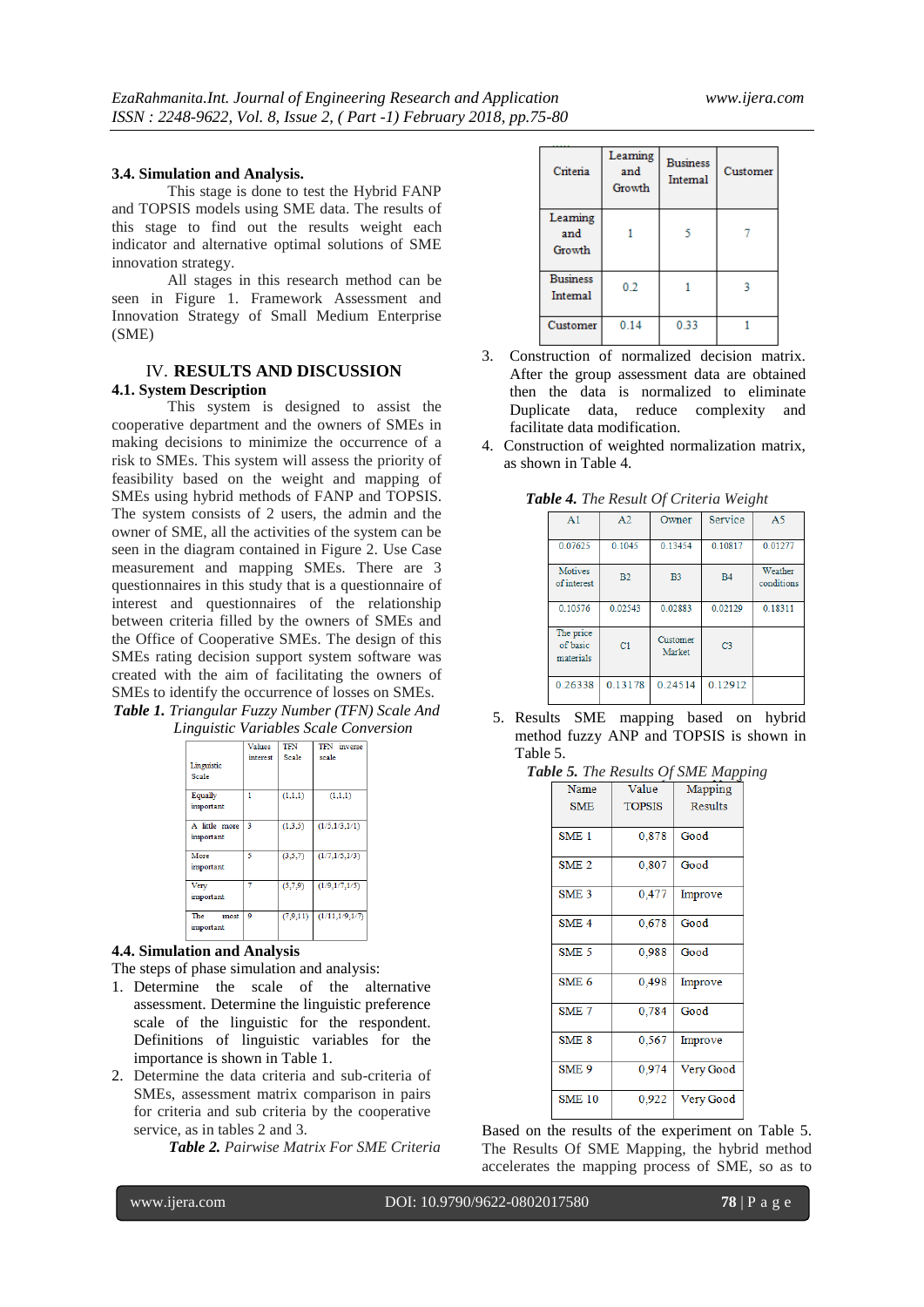minimize the occurrence of losses in each SME. The graph of mapping SME is shown in figure 4.

#### **V. CONCLUSIONS**

Based on this research, that by using adaptive FANP method, decision maker can determine value scale scale appraisal flexibel to determine the optimal criterion. By performing hybrid method between Adaptive Fuzzy ANP and TOPSIS, giving advantages in normalization of weighted in TOPSIS method, this is because criterion assessment is more objective because based on importance level. The results of the hybrid method provide convenience to the Department of Cooperatives in Mapping SMEs, so as to reduce the risk of large losses in each SME. further research can be developed into an Adaptive Interval Value Fuzzy ANP.

#### **REFERENCES**

- *[1].* Turban, E., Aronson, J. & Liang, T., 2005. Decision support systems and intelligent system (7th Edition). *Prentice Hall, New Jersey.*
- [2]. Skondras, E., Sgora, A. & M, A., 2014. An ANP and Trapezoidal Interval Value Fuzzy Technique for order preference by similarity to ideal solution Network access selection method. *Int. J. Commun. Syst,* pp. 1-20 DOI: 10.1002/dac.
- [3]. Zadeh, L.A., 1965. Fuzzy sets. Information and Control 8, 338–353.higher educational institutions by FAHP. Journal of American Academy of Business, Cambridge, 13(1), 2008, pp. 151–157.
- [4]. Kustiyahningsih, Y., Rahmanita, E. & Purnama, J., 2016. Integration Balanced Scorecard and Fuzzy Analytic Network Process (FANP) for Measuring Performance of Small Medium Enterprise (SME). *Journal of Theoretical and Applied Information Technology (JATIT),* 94(2), pp. 343-352.
- [5]. H.S. Shih, H.J. Shyur, E.S. Lee, An extension of TOPSIS for group decision making, Mathematical and Computer Modelling 45 (7–8), 2007, pp. 801–813.
- [6]. M. Dag ˘deviren, A hybrid multi-criteria decision-making model for personnel selection in manufacturing systems, Journal of Intelligent Manufacturing 21 (4), 2010, pp. 451–460.
- [7]. C.T. Lin, M.C. Tsai, Location choice for direct foreign investment in new hospitals in China by using ANP and TOPSIS, Quality and Quantity 44 (2), 2010, pp. 375–390.
- [8]. Madjid Tavana, Faramak Zandi, Michael N. Katehakis, 2013, A hybrid fuzzy group ANP– TOPSIS framework for assessment of egovernment readiness from a CiRM perspective, Information & Management 50 (2013) 383–397
- [9]. Dagdeviren Metin, Yüksel Ihsan, A fuzzy analytic network process (ANP) model for measurement of the sectoral competition level (SCL), Expert Systems with Applications 37, 2010, pp. 1005-1014.
- [10]. Zadeh, L.A., 1965. Fuzzy sets. Information and Control 8, 338–353.
- [11]. Kahraman, C., Ruan, D., Dog ˘an, I., 2003. Fuzzy group decision-making for facility location selection. Information Sciences 157, 135–153.
- [12]. Saaty, T.L., 1980. The Analytic Hierarchy Process. McGraw-Hill, New York.
- [13]. Meade, L.M., Sarkis, J., 1999. Analyzing organizational project alternatives for agile manufacturing processes: an analytical network approach. International Journal of Production Research 37, 241–261.
- [14]. Chang YD , "Applications of the extent analysis method on fuzzy AHP", European Journal of Operational Research, vol. 95, 1996, pp. 649-655.
- [15]. Mahmoodzadeh, S., 2007. Project Selection by using Fuzzy AHP and TOPSIS Technique. *International Journal of Human and Social Science,* 1(3), pp. 135-140.
- [16]. Ashtiani , B., Haghighirad, F., Makui, A. & ali Montazer, G., 2009. Extension of Fuzzy topsis method based on interval-valued Fuzzy sets. *Applied Soft Computing,* 9(2), pp. 457- 461.

Marcio R. Martini Worker-Qol 76 – An Instrument For Evaluating Workers' Quality Of Life: A Description Of Its Construction And Key Psychometric Properties." International Journal of Engineering Research and Applications (IJERA) , vol. 7, no. 12, 2018, pp. 77-92.